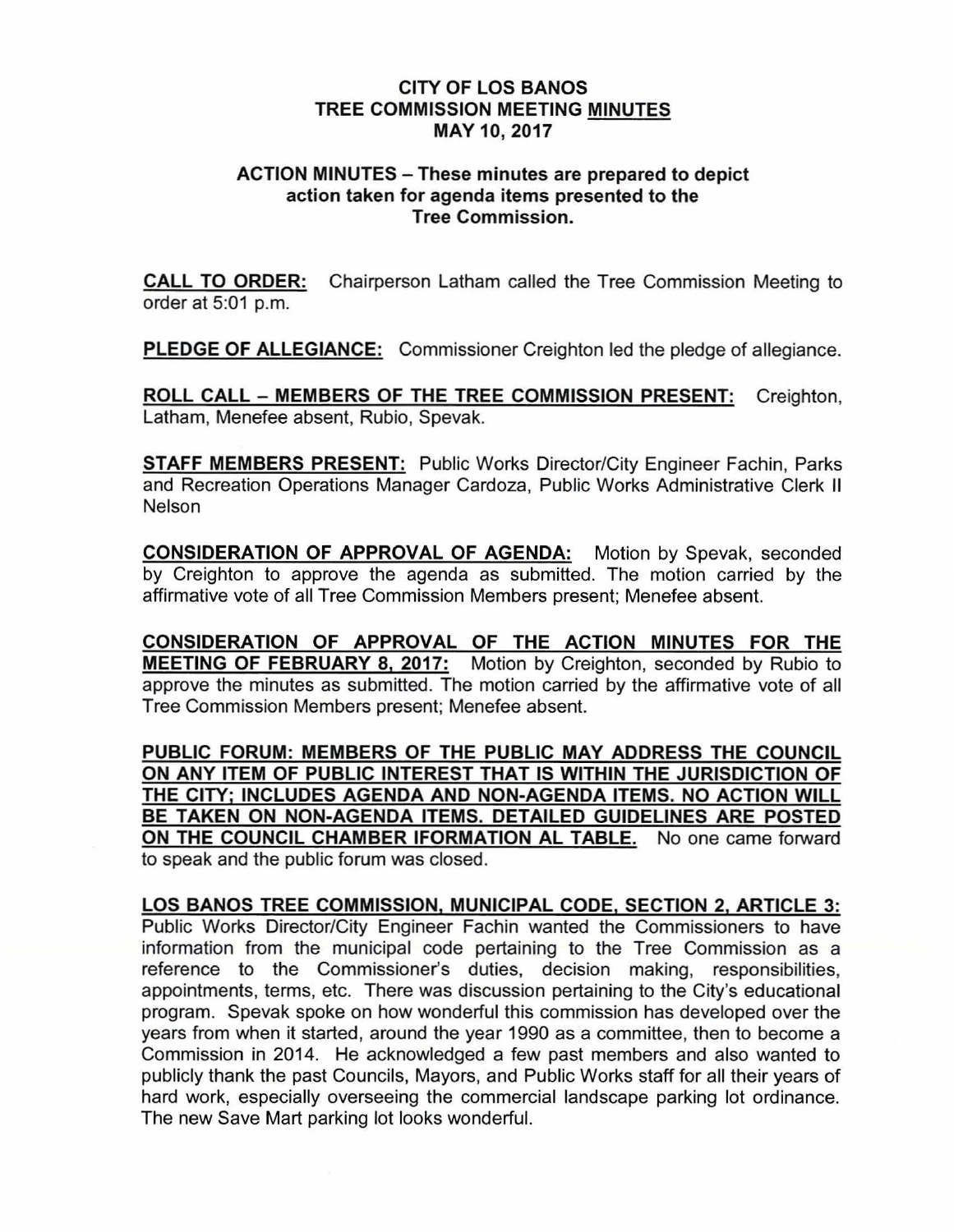**PARKS & RECREATION MANAGERS REPORT:** Parks and Recreation Operations Manager Cardoza wanted to thank the Public Work staff, individuals and commissioners who helped and took the time to come participate for Arbor Day. Cardoza reported the city will be working on the dying and diseased trees downtown starting in June. Cardoza recalled that Spevak had previously mentioned that many trees in the parks and right of ways needed to be replaced due to disease and storm damage. There have been about 31 trees replaced up to now. Cardoza reported watering has increased in parks and city right of ways. There was further discussion about future maintenance to the parks and right of ways pertaining to the City Ordinance and Urban Water Management Plan. Cardoza reported more trees and bushes have been planted along the Rail Trail from Second Street to Hwy 165.

**PUBLIC WORKS DIRECTOR/CITY ENGINEER REPORT:** Public Works Director/City Engineer Fachin has nothing further to report unless the commissioners have any questions. Spevak would like to know when a Master Plan for Pacheco Park might happen. Fachin responded it's in the planning stages so most likely in about 6 years from now. There was further discussion regarding plans for Pacheco Park.

## **COMMISSION MEMBER REPORTS:**

**CREIGHTON:** Creighton wanted everyone to know that the parking lots at the Community Center and Save Mart are looking "extremely good."

**LATHAM:** Latham commented she didn't have time to gather information for the presentation regarding the Food Forrest at the local community college campus. She explained that plans and funding have finally been approved and they are moving ahead with the project. She would love the commissioners to come when they are at the stage of planting the trees which, hopefully, will be sometime in October.

## **MENEFEE:** Absent.

**RUBIO:** Rubio has been thinking of ways to inform and make aware to the City residents about the Tree Commission thru a logo, artwork or wearing shirts when attending events. The commissioners like the idea and look forward to seeing what she comes up with.

**SPEVAK:** Spevak looks forward to the design and wearing the new shirts. Spevak, again, thanks and welcomes Steve and Stefanie for joining and bringing new, fresh ideas to the Tree Commission. Spevak wants to compliment the City on a job well done for keeping the City's Raywood Ash trees alive and well maintained.

**ADJOURNMENT:** The meeting was adjourned at the hour of 5:55 p.m.